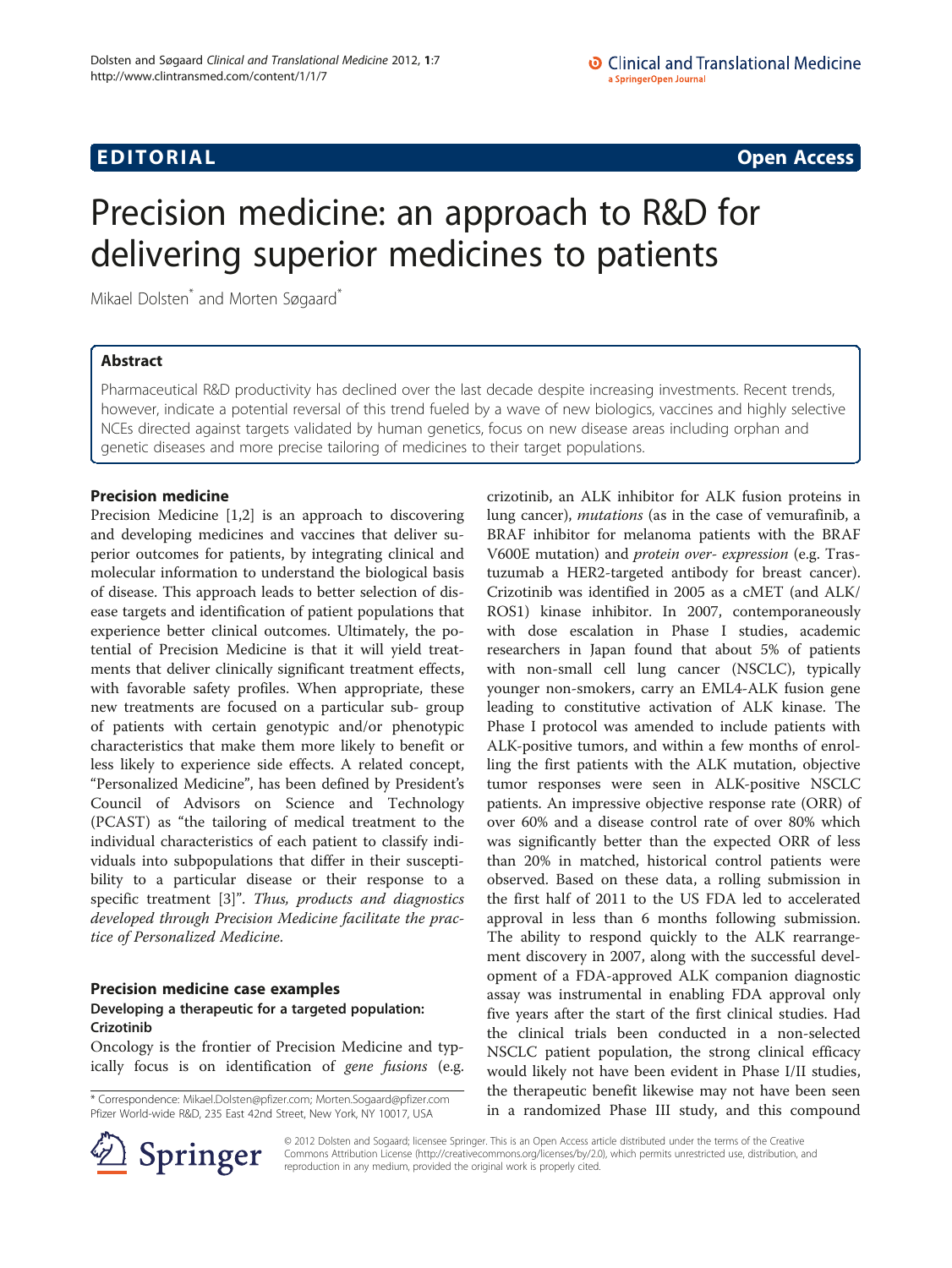might never have become a medicine. This success demonstrates the potential and value of Precision Medicine.

#### Leveraging insight from human genetics to create novel therapeutics: PCSK9

The breakthrough in high throughput human genetics has enabled easy identification of the genetic cause for many "extreme diseases phenotypes". This insight may lead to treatment of affected individuals as well as broader patient populations. One example of such an extreme phenotype relates to individuals with a rare lossof-function mutation in the PCSK9 gene – but who are otherwise normal. These individuals have very low LDLcholesterol as well as a markedly reduced incidence of cardiovascular disease. Based on these genetic findings and the biological knowledge that normal PCSK9 protein in the blood inhibits cellular uptake of LDL cholesterol several companies have developed antibodies that binds to and reduces the function of PCSK9 protein. Early clinical data suggest that treatment with one such antibody RN316 results in very significant and long lasting declines in LDL- cholesterol in the majority of patients with elevated LDL cholesterol. If these preliminary data are confirmed in broader testing, RN316 therapy may be particularly useful for treating high risk patients who do not respond adequately to intensive statin therapy.

#### Leveraging information about cytokine signaling pathways to create novel anti-inflammatory drugs: Lebrikizumab and tofacitinib

Direct targeting of pro-inflammatory cytokines has delivered several therapeutics notably TNFα and IL-6 neutralizing antibodies. In the case of lebrikizumab, an anti- IL-13 antibody, the underlying biology (e.g., IL-13 stimulated bronchial proteins) was used to identify a biomarker (periostin) for identification of Phase II trial subjects who benefited the most from the agent. This may allow smaller phase III trials with better statistical outcome in the targeted population of patients with moderate to severe asthma. The oral JAK inhibitor Tofacitinib takes a novel approach, targeting the intracellular signaling pathways that operate as hubs in the inflammatory cytokine network. More specifically JAK3 mediates signaling through the common gamma chain of IL-2, IL-4, IL-7, IL-9, IL-15 and IL-21 cytokine receptor complexes, explaining the broad action of tofacitinib. Tofacitinib is being investigated as a targeted immune-modulator and disease-modifying therapy for Rheumatoid Arthritis (RA) and has the potential to become an important new treatment for RA patients. Phase 3 data showed that patients who received 5 mg or 10 mg tofacitinib have a statistically significant and

clinically meaningful improvement in disease scores (ACR20, ACR50 and ACR70) vs. placebo. Tofacitinib is also being explored as a potential treatment for psoriasis, and inflammatory bowel disease. Precision Medicine may further help define the positioning of tofacitinib in these diseases as it was in RA trials where patients were selected who had moderate to severe disease as measured by disease activity score to identify a population with significant disease burden and risk of progressive joint injury.

#### Understanding the molecular basis of adverse drug events to create safer therapeutics

Another aspect of Precision Medicine is the role safety plays in selecting patients for treatment to avoid drugrelated adverse events. Analysis of the FDA Table of Pharmacogenomic Biomarkers in Drug Labels (96 drugs in total) demonstrated that 62% of the biomarkers are used to exclude patients or adjust dose based on safetyrelated concerns, and 31% are used for efficacy [\[4,5](#page-3-0)]. The majority of safety biomarkers measure polymorphisms in genes encoding metabolizing enzymes and drug transporters with the objective of achieving adequate drug exposure. Other safety biomarkers focusing on idiosyncratic safety issues most often measure enzyme deficiencies and immune response (e.g. HLA genes). For Pharmacodynamic adverse drug events, cetuximab and panitumumab are monoclonal antibodies for colorectal cancer that target EGFR. Patients with activating mutations in the KRAS gene downstream of EGFR receive no therapeutic benefit from treatment. Therefore, in these patients, treatment skews the risk-benefit profile toward toxicity without benefit.

#### Strategic application of precision medicine

Precision Medicine success is predicated on the appropriate selection of projects that benefit from its application, ideally fulfilling the following criteria:

- Strong human biology data package with evidence that the drug target is a critical driver of disease and its modulation is likely to produce a meaningful clinical benefit.
- Evidence of downstream pharmacodynamic effects as a consequence of target engagement.
- Biomarkers predictive of clinical benefit (both for efficacy and safety/toxicity) to allow population stratification and associated diagnostic markers if appropriate.

#### Biomarker and diagnostic marker discovery and development

The development of biomarkers - some of which may ultimately translate into companion diagnostics - is a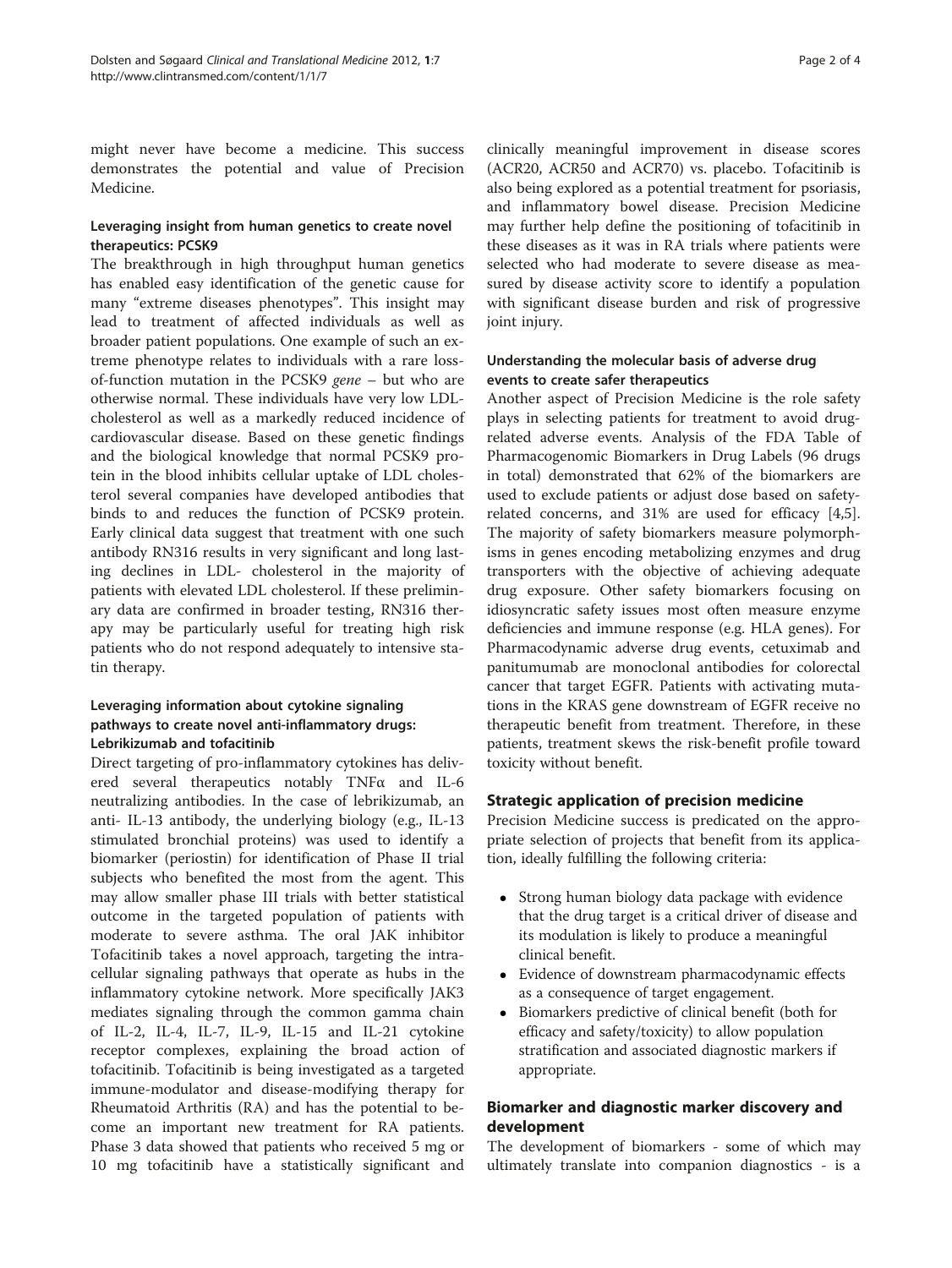fundamental requirement to enable Precision Medicine. Broadly speaking, biomarkers can be categorized in terms of disease, mechanism or outcome. Those that are prognostic of disease progression or predictive of outcome will form the basis of companion diagnostics. It is critical to develop biomarkers at the earliest stages of drug discovery and, where based on preclinical models, translate them effectively into the clinic. The development of biomarkers to segment diseases into better understood molecularly-characterized subtypes depends on access to well-defined patient populations and patient biologic samples along with longitudinal clinical data and medical and treatment histories. Clinical trials or methodology studies will be required not only to demonstrate fit-for-purpose validation or qualification of specific biomarker candidates, but also to identify new biomarker candidates related to treatment outcomes, which in turn can be used for early research purposes. The development of a comprehensive biomarker plan at the very early stages (e.g. lead development) of drug development enables the generation of appropriate preclinical and translational markers and delivery of a qualified, fit-for-purpose biomarker to be incorporated into clinical trials.

Like therapies, biomarkers are validated in clinical trials. A typical biomarker is first evaluated in Phase I/II clinical trials. If the preliminary data indicates a clinically significant difference in outcome for patients based on a given biomarker, its predictive utility needs to be confirmed (replicated) in a prospectively designed study. A clinically significant improvement in outcome (therapeutic index) would be required for the biomarker to be validated for use in patient selection. Some of these biomarkers may be translated into a companion diagnostic that can be used to identify an appropriate subpopulation that should (or should not) receive treatment. Ideally, a drug and its companion diagnostic would be developed contemporaneously with the clinical relevance and technical performance criteria established using data from the clinical development program before NDA filing.

## Enabling technologies - creation of a strong data package

The ultimate end product of any R&D program is data that can support regulatory and intellectual property filings, inform a product label and support the manufacture and sale of the drug. Generation and advanced analysis of molecular and clinical data from studies are primary enablers for Precision Medicine decision making. Internal and external information can support and define decisions regarding target selection, pre-clinical and clinical experiment design, biomarker identification, disease modeling, and patient stratification. A wealth of human biology insight may be found in clinical, medical and basic biology data sets in academia and in pharmaceutical companies. These data are obtained from a range of resources including clinical trials, electronic medical records, personal health records, 'omics', sequencing and genotyping experiments. Opportunities exist to develop shared industry solutions relating to validation of markers, and to collaborate with commercial and notfor-profit entities on bio-specimens, clinical data, registries and other data relating to human biology.

Advances in lab technology over the last 10 years have increased the scale of internal and external data generation and increased the relevance to pharmaceutical companies. This trend will continue providing increasingly granular insight into the molecular drivers and correlates of clinical outcomes. Biomarker technologies that generate quantitative data, can be performed on small amounts of tissue (e.g. tumor biopsies), are multiplexable and/or allow for in vivo or minimally invasive assessment are particularly attractive.

#### Regulatory considerations

Precision Medicine will hopefully lead to scientifically selected, well-defined populations enriched for responders, enabling smaller databases to support efficacy. The appropriate selection of patient populations for clinical trials has the potential to lead to earlier regulatory submissions, shorter and more predictable timing to approvals, and faster and more focused product launches. A higher rate of new drug approvals may also be expected due to stratification of populations when efficacy or risk considerations differ in various subpopulations, resulting in more compelling overall product risk/benefit (therapeutic index) versus current therapies, and better odds of approval. These benefits, however, come with some challenges. First, labels will be more narrowly crafted to focus the approved indication on the appropriate population . In addition, the regulatory pathway of novel therapies developed through Precision Medicine may be complicated by the accompanying selection method by which the population is defined. If a novel biomarker is to be used, and the product's labeling defines the approved population by this measure, regulations require that the means of measuring the biomarker be commercially available. Increasingly, this is driving simultaneous drug and companion diagnostics development programs.

#### Commercial and market access considerations

Precision Medicine requires careful evaluation of the commercial and market access landscape to accurately identify the commercial opportunity. Therapies developed through Precision Medicine may command a higher price and greater reimbursement, driven by enhanced value of therapy to patient and payer, improved patient compliance and increased level of trust and confidence among all